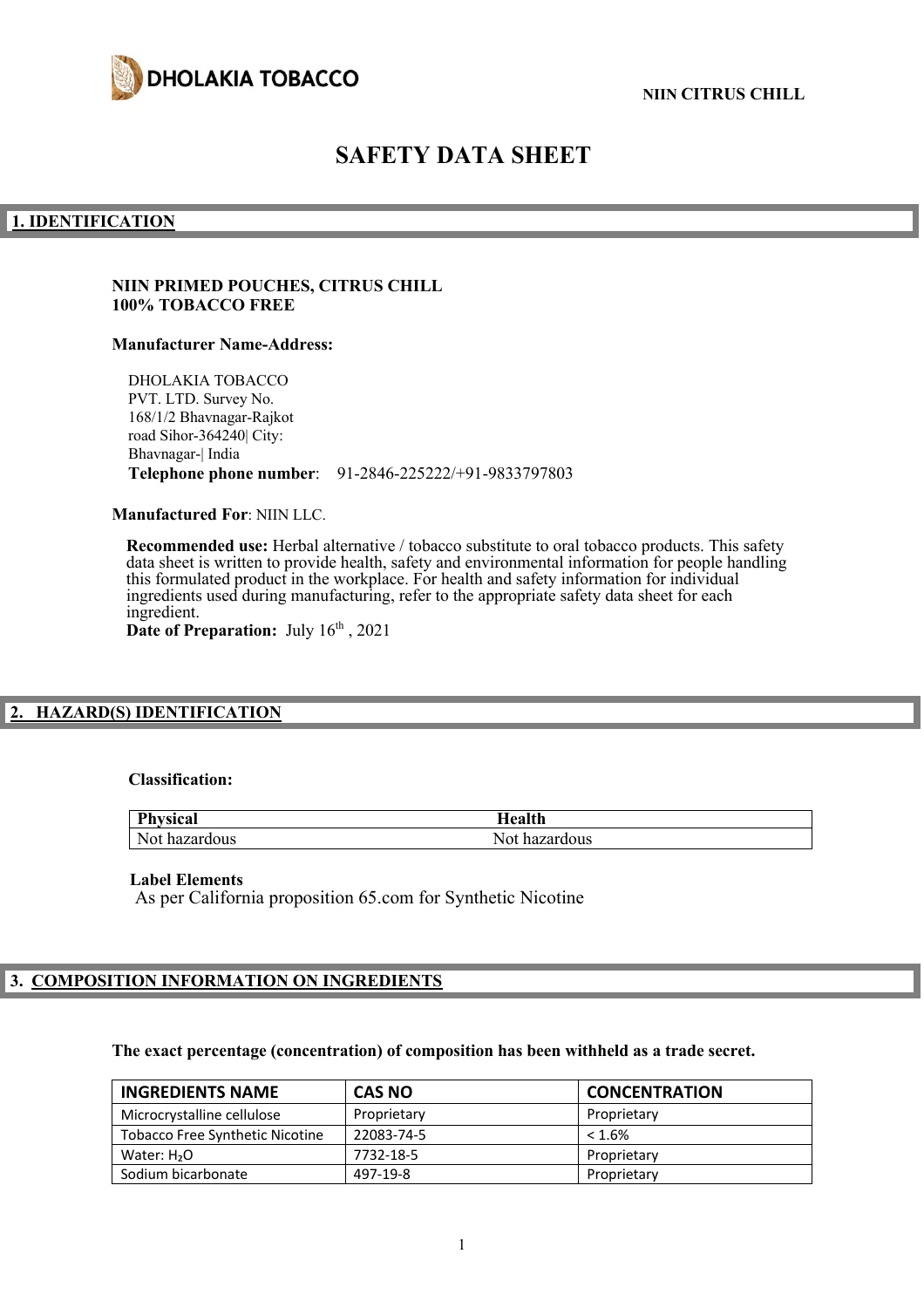

### **NIIN CITRUS CHILL**

| $57-55-6$     | Proprietary |
|---------------|-------------|
| 56038-13-2    | Proprietary |
| 9005-38-3     | Proprietary |
| Proprietary   | Proprietary |
| 7647-14-5     | Proprietary |
| $56 - 81 - 5$ | Proprietary |
| 24634-61      | Proprietary |
|               |             |

### **4. FIRST AID MEASURES**

**Inhalation:** Under normal conditions of intended use, this material is not expected to be an inhalation hazard.

Skin contact: Health injuries are not known or expected under normal use.

**Eye contact:** Health injuries are not known or expected under normal use. May be irritating to eyes.

**Ingestion:** Health injuries are not known or expected under normal use. May be harmful if swallowed.

**Symptoms related to the physical, chemical and toxicological characteristics:** The possible symptoms of overexposure include: increased heart rate; increased blood pressure; salivation; abdominal pain; headache; depression; respiratory depression; dizziness.

**Information on toxicological effects:** Acute toxicity Health injuries are not known or expected under normal use. May be harmful if swallowed.

#### **5. FIRE FIGHTING MEASURES**

**Extinguishing media:** Use water spray, carbon dioxide, dry chemical or foam to extinguish a fire.

**Specific hazards arising from the chemical:** product is not a fire hazard but may burn under fire conditions.

**Special protective equipment and precautions for fire-fighters:** Firefighters should wear positive pressure self-contained breathing apparatus and full protective clothing for all fires involving chemicals.

#### **6. ACCIDENTAL RELEASE MEASURES**

**Personal precautions, protective equipment, and emergency procedures:** Wear appropriate protective clothing and equipment as described in Section 8.

**Environmental Precautions:** Prevent spill from entering sewers and water courses. Report releases as required by local and national authorities.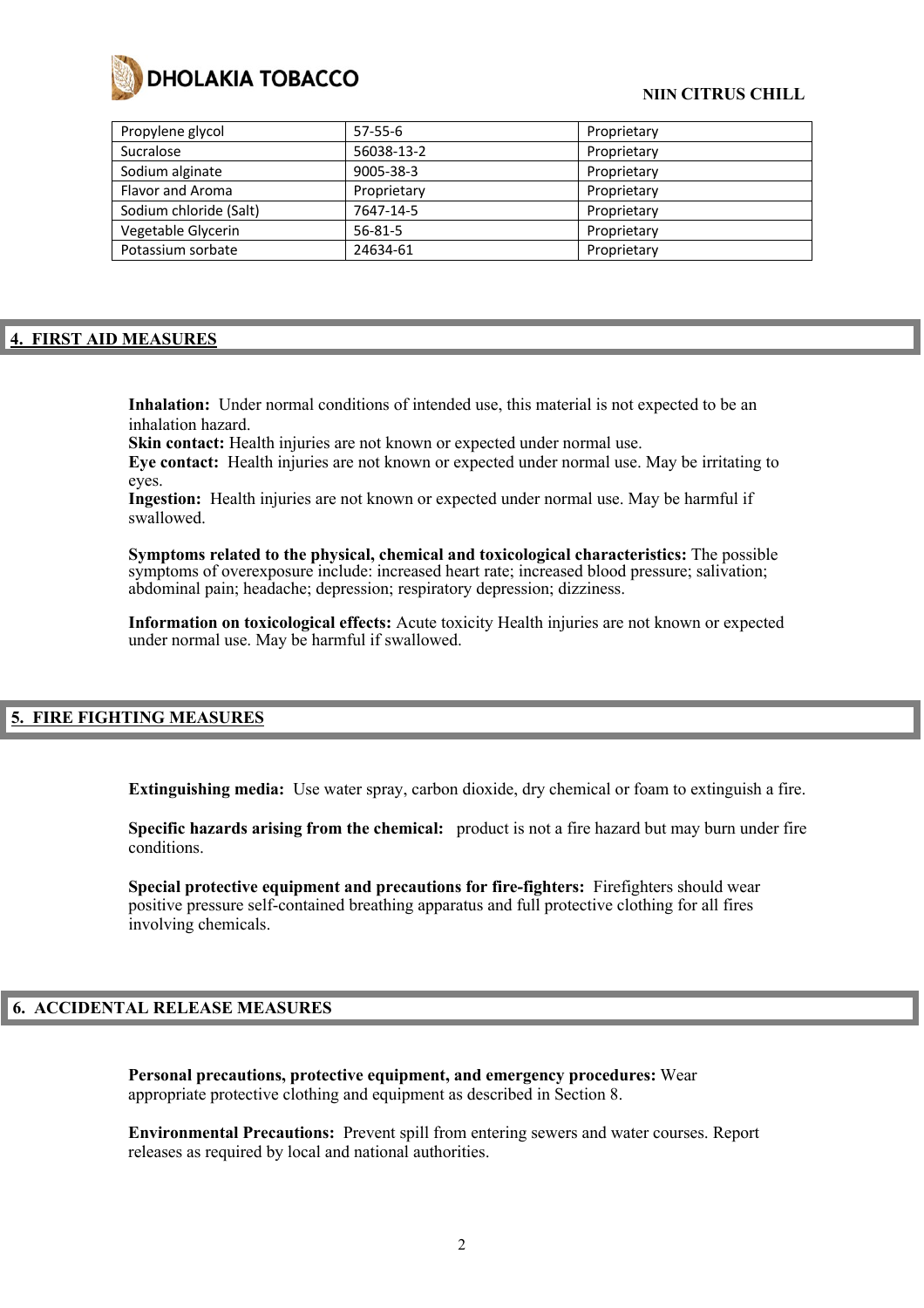

**Methods and materials for containment and cleaning up:** Collect using methods that avoid the generation of dust and damage to pouch and place in appropriate container for disposal. Clean area thoroughly.

## **7. HANDLING AND STORAGE**

**Precautions for safe handling:** Avoid contact with eyes, skin and clothing. Wash thoroughly with soap and water after handling.

**Conditions for safe storage, including any incompatibilities:** Store in a tightly closed container. Store in a cool, dry, well-ventilated area away from incompatible substances, store protected from direct sunlight.

Keep away from children and pets.

## **8. EXPOSURE CONTROLS / PERSONAL PROTECTION**

#### **Exposure guidelines:** Not Established

**Hand protection**: Person allergic to any ingredients of the products shall be kept away from exposure

#### **Individual protection**

#### **measures: Respiratory**

**protection:** Not applicable **Skin protection:** Wear appropriate gloves to prevent skin exposure. **Eye protection: S**afety goggles recommended for handling damaged goods **Other:** None known.

#### **9. PHYSICAL AND CHEMICAL PROPERTIES**

**Appearance (physical state, color, etc.):** off White to yellow pouch **Odor:** citron, orange, sweet, menthol **Odor threshold:** Not available **pH:** 8-10 **Melting point/freezing point:** Not applicable **Boiling Point:** Not applicable **Flash point:** Not applicable **Evaporation rate:** Not applicable **Flammability (solid, gas):** Not flammable **VOC:** Not applicable **Flammable limits: LEL:** Not applicable **UEL:** Not applicable **Vapor pressure:** Not applicable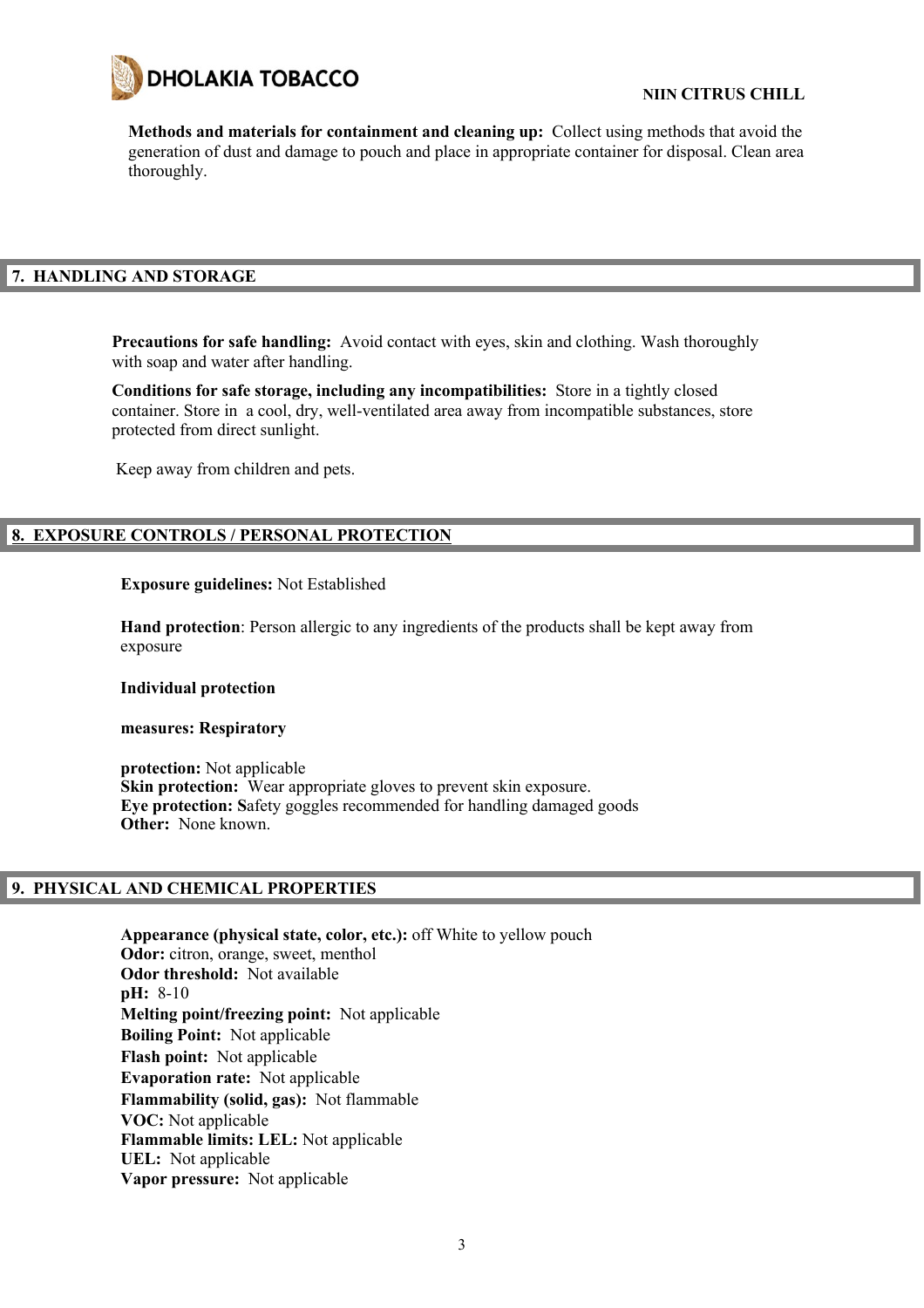

**Vapor density:** Not applicable **Relative density**: Not available **Solubility(ies):** Not soluble in water **Partition coefficient: n-octanol/water:** Not available **Auto-ignition temperature:** Not available **Decomposition temperature:** Not available **Viscosity:** Not applicable

## **10. STABILITY AND REACTIVITY**

**Reactivity:** Not reactive under normal conditions of use. **Chemical stability**: Stable. **Possibility of hazardous reactions:** None known. **Conditions to avoid:** Excess Heat. **Incompatible materials:** Avoid oxidizing agents. **Hazardous decomposition products:** Thermal decomposition may yield carbon and nitrogen oxide.

## **11. TOXICOLOGICAL INFORMATION**

#### **Acute effects of**

#### **exposure:**

**Inhalation:** No adverse effects. **Ingestion:** Swallowing amounts above the recommended dosage may cause nicotine overdose with symptoms of nervous system stimulation, nausea, vomiting, dizziness, diarrhea, weakness or rapid heartbeat **Skin contact:** Contact may cause slight irritation. **Eye contact**: Contact may cause slight irritation with redness and tearing. **Chronic Effects:** None known. **Sensitization:** Components are not known to be sensitizers. **Germ Cell Mutagenicity:** None of the components have been shown to cause germ cell mutagenicity. **Reproductive Toxicity:** Nicotine may cause adverse effects on development and fertility based on animal studies. **Carcinogenicity:** None of the components is listed as a carcinogen by IARC. **Acute Toxicity Values**: Not Available.

## **12. ECOLOGICAL INFORMATION**

No information available.

## **13. DISPOSAL CONSIDERATIONS**

Dispose in accordance with all local, state and federal regulations. No specific disposal method is recommended.